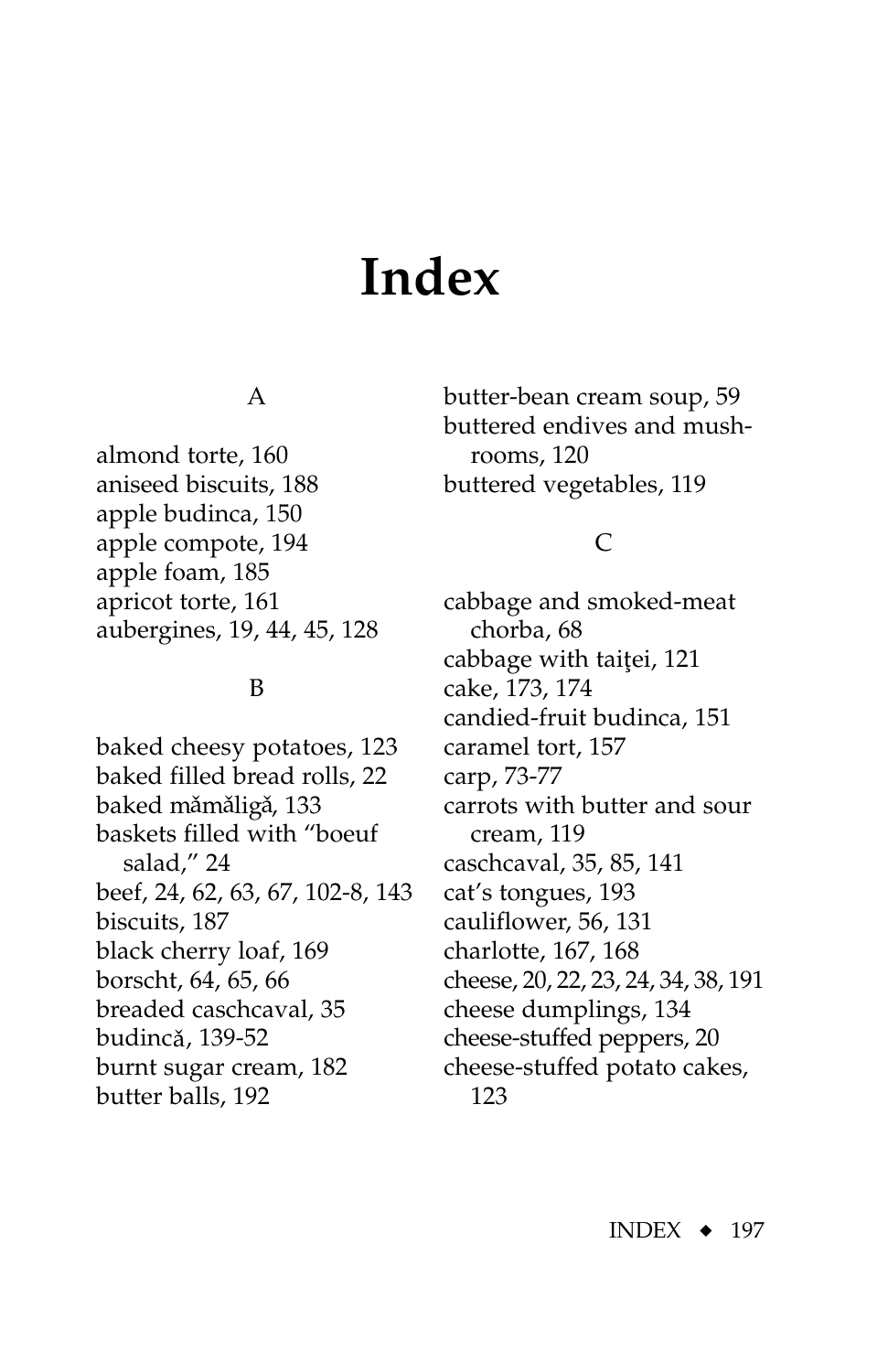cherry compote, 194 chestnut charlotte, 167 chicken, 24, 50, 69, 93, 94, 95 chicken and sausage casserole, 95 chicken-liver budincă, 144 chicken-liver pâté, 36 chicken livers. 144 chicken salad, 50 chicken with quinces, 93 chocolate, 186 chocolate and cream mazurka, 172 chocolate hazelnut cream, 181 chocolate potatoes, 190 chocolate squares, 186 Cluj-style veal cutlets, 99 cod, 84, 87, 89, 145 coffee mold, 184 coffee truffles, 190 compote, 194 cookie torte, 155 courgettes, 18, 46, 126 cow's liver pâté, 113 cozonac, 176, 177 cream, 181, 182 cream of carrot soup, 58 cream of spinach soup, 58 cream roll, 175 creamy potato soup, 56 cumin and nut biscuits, 188 cumin soup, 61 currant mold, 183

Czech cabbage, 121

## D

date cream torte, 161 delicious lies, 192 Dobosch torte, 164 ducklings, 96, 97

# E

egg croquettes with tartar sauce, 30 egg roulade with spinach, 31 eggs, 18, 20, 21, 30, 31, 32 eggs filled with fish paste, 20 eggs filled with sour cream and sauce, 21 eggs with leeks, 32 everyday torte, 163

# $\mathbf{F}$

fairytale torte, 158 fish, 28 fish balls with pickle sauce, 89 fish budincă, 145 fish roe salad, 50 fisherman's sturgeon, 86 fish-stuffed tomatoes, 87 fried aubergine salad, 45 fried cheese triangles, 191 fried chicken with garlic sauce. 94 fried cod in tomato sauce, 84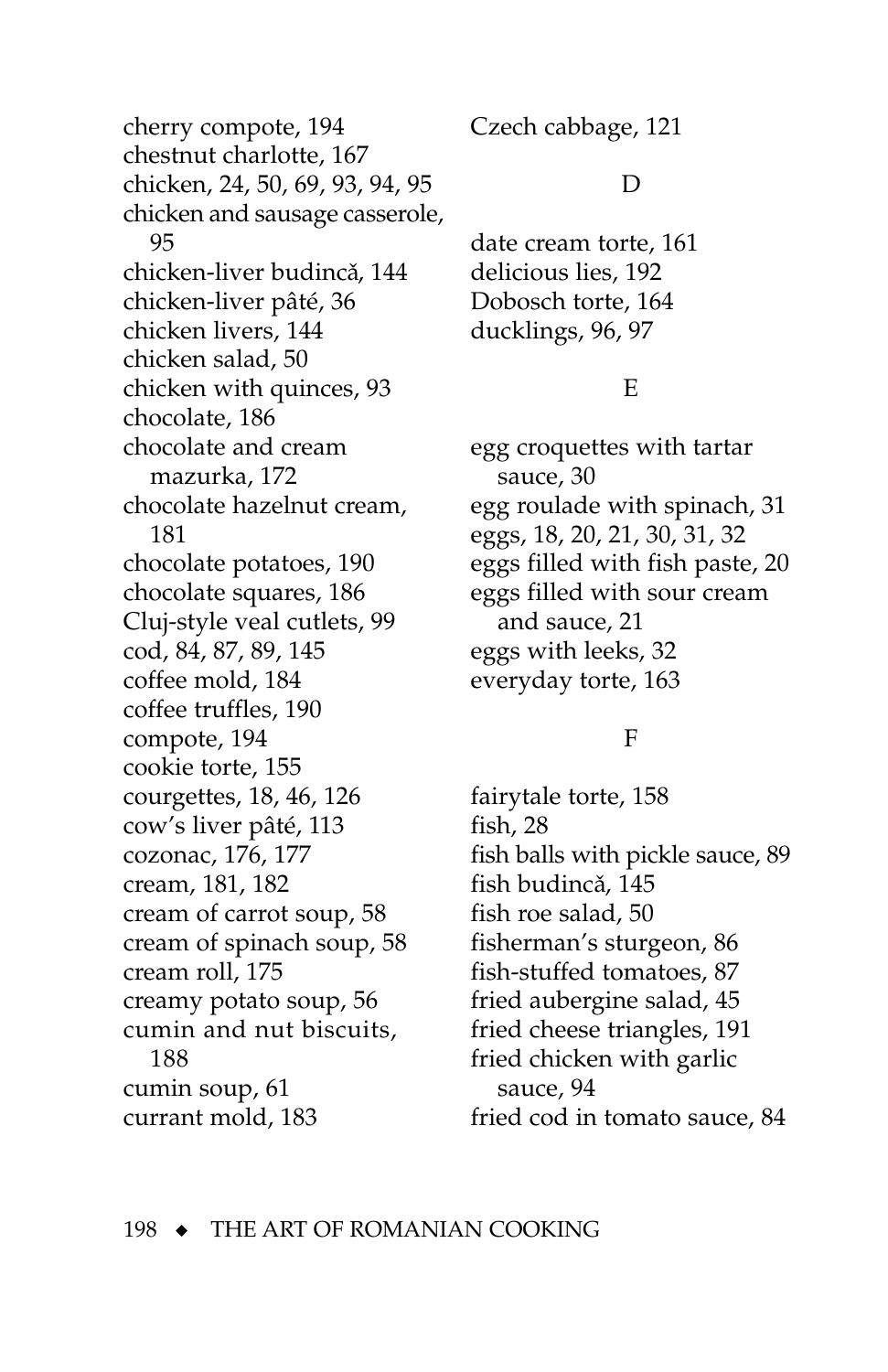<span id="page-2-0"></span>fri[ed c](#page-11-0)ourgettes in sour cream, 125 fried liver, 113 fried pepper salad, [44](#page-4-0) fruit and nut loaf, 170

#### G

garlic so[up,](#page-10-0) [62](#page-9-0) goulash, 100 green been borscht, [64](#page-11-0) green beans with egg and cheese, 126 green bell peppe[rs,](#page-7-0) [20](#page-4-0), 102 green corn soup, 60 grilled mackerels with hot sauce, 83 grilled pepper salad, [43](#page-3-0)

#### H

herring and nut spread, 39 herring and onion sa[lad,](#page-8-0) [49](#page-9-0) Hungarian potatoes, 122

#### K

kidneys in white-wine sauce, 112

#### L

lamb, [26](#page-10-0), 108, 110 lamb chorba, 68 leek and bean salad, [47](#page-7-0)

leeks with [oliv](#page-8-0)es, 129 lentil soup, 61 loaf, 169, 170

#### M

mămăligă, 132, 133 macaroni a[nd t](#page-5-0)omato sauce ˆ budincă, 142 mackerel, 82, 83 marble cake, 174 marinated cabb[age](#page-4-0), [120](#page-6-0) marinated carp, 75 marinated meatballs, 109 marinated olives, 37 mashed butter beans, 127 mazurka, 171 meat and green bean stew, 104 meat budincă, [143](#page-6-0) meringue cream torte, [156](#page-3-0) mititei, 106 moch[a tor](#page-5-0)t[e, 1](#page-6-0)[64](#page-11-0) mold, 183, 184 Moldavian borscht, 66 Moldavian ha[mbu](#page-4-0)rgers, 108 monastic stew[, 11](#page-7-0)8 mosaic bread, 23 Muresh-style goulash, [100](#page-10-0) mushroom and fish croquettes, 28 mushroom budincă, [141](#page-4-0) mushroom gelatin with mayonnaise, 29 mushroom pilaf, 130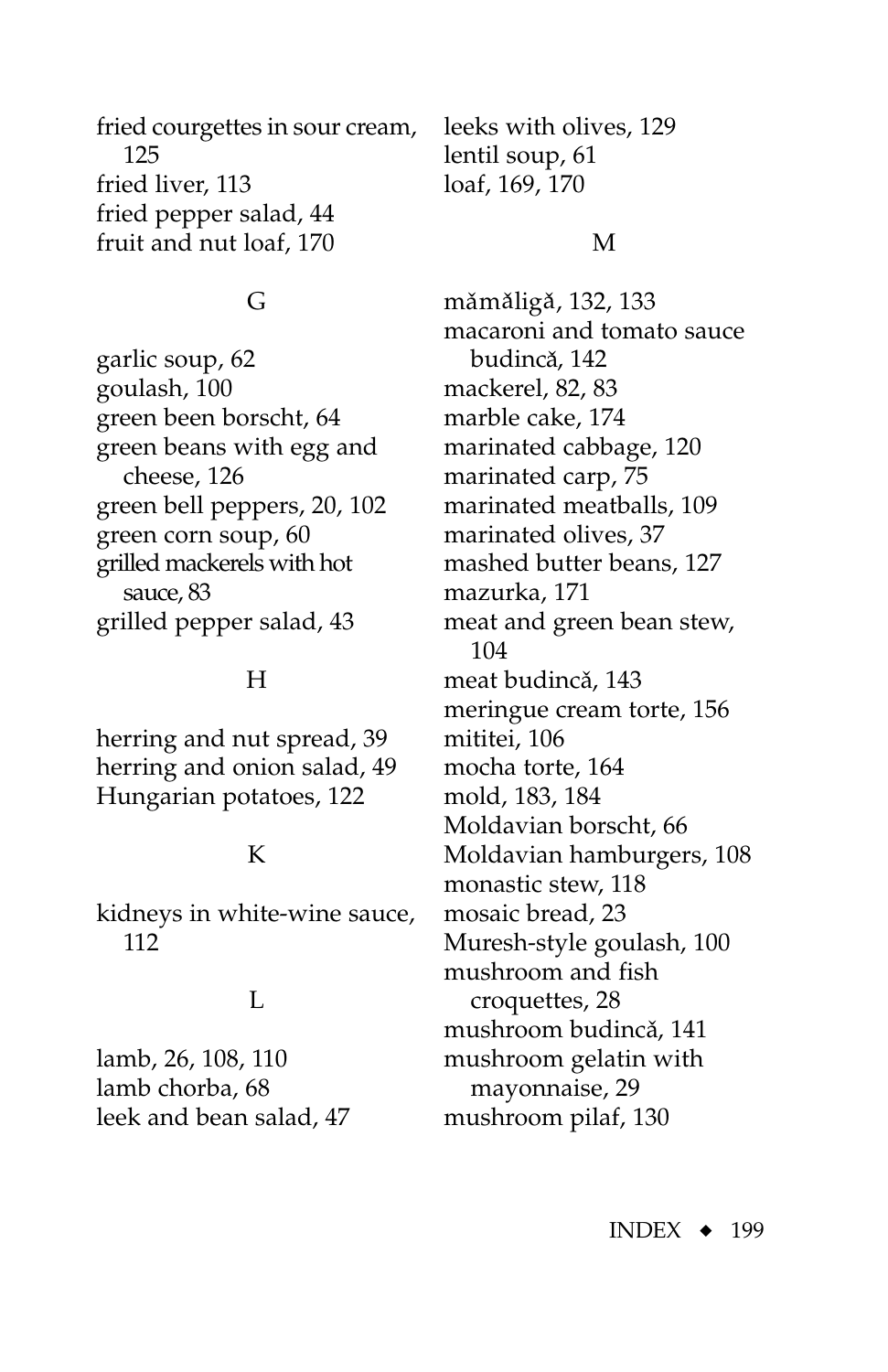<span id="page-3-0"></span>Napoleon torte, 166

#### $\Omega$

olives, 37, 111[, 129](#page-6-0) Othello torte, 159

## P

partridge pilaf, [98](#page-8-0) peas on fried bread, 35 peasant chicken chorba, 69 peasant-style courgettes, 126 peppers, [18](#page-2-0), 43, [44,](#page-4-0) 134, 135 peppers pickled in vinegar, 134 perch, [77](#page-6-0), [79](#page-8-0) pickled carp, [77](#page-6-0) pickl[ed](#page-10-0) stuffed peppers, 135 pike, 81 p[oach](#page-8-0)ed mayonnaise perch, 79 Polish cauliflowe[r, 13](#page-11-0)1 Polish veal stew, 101 Polish-style perch, [77](#page-6-0) potato and carrot roll, [124](#page-10-0) ˆ p[otato](#page-2-0) and cheese budincă, 139 potato salad[, 46](#page-8-0) potato st[ew,](#page-7-0) 122 potatoes, 47 provolone, 35, 85

radish salad, [48](#page-8-0) raspberry cake, 173 re[d a](#page-8-0)nd white cabbage salad, 48 red wine mold, [183](#page-5-0) rice and wine budincă, [148](#page-11-0) roast du[ckl](#page-6-0)ing on sweet cabbage, 96 roast duc[klin](#page-7-0)g with baked a[ppl](#page-10-0)es, 97 roe, 50 Romanian beef stew, 104 Romanian brioche, 176 Romanian fried carp, [73](#page-2-0) Romanian kebabs, 106 Romanian meatloaf, 107 Romanian nut brioche, 177 Romanian soup noodles, 70 rose jam, 195 Russian chorba, 67 Russian loaf, 1[69](#page-7-0) Russian salad, 47 Russian-style aubergines, 128 Russian-style trout, 87

# S

salad à [la Pra](#page-11-0)[gue,](#page-9-0) [51](#page-11-0) salami, 27, 51, 146 ˆ salami budincă, [146](#page-9-0) salami croquettes, [27](#page-11-0) sauerkra[ut-st](#page-10-0)uffed potato cakes, 124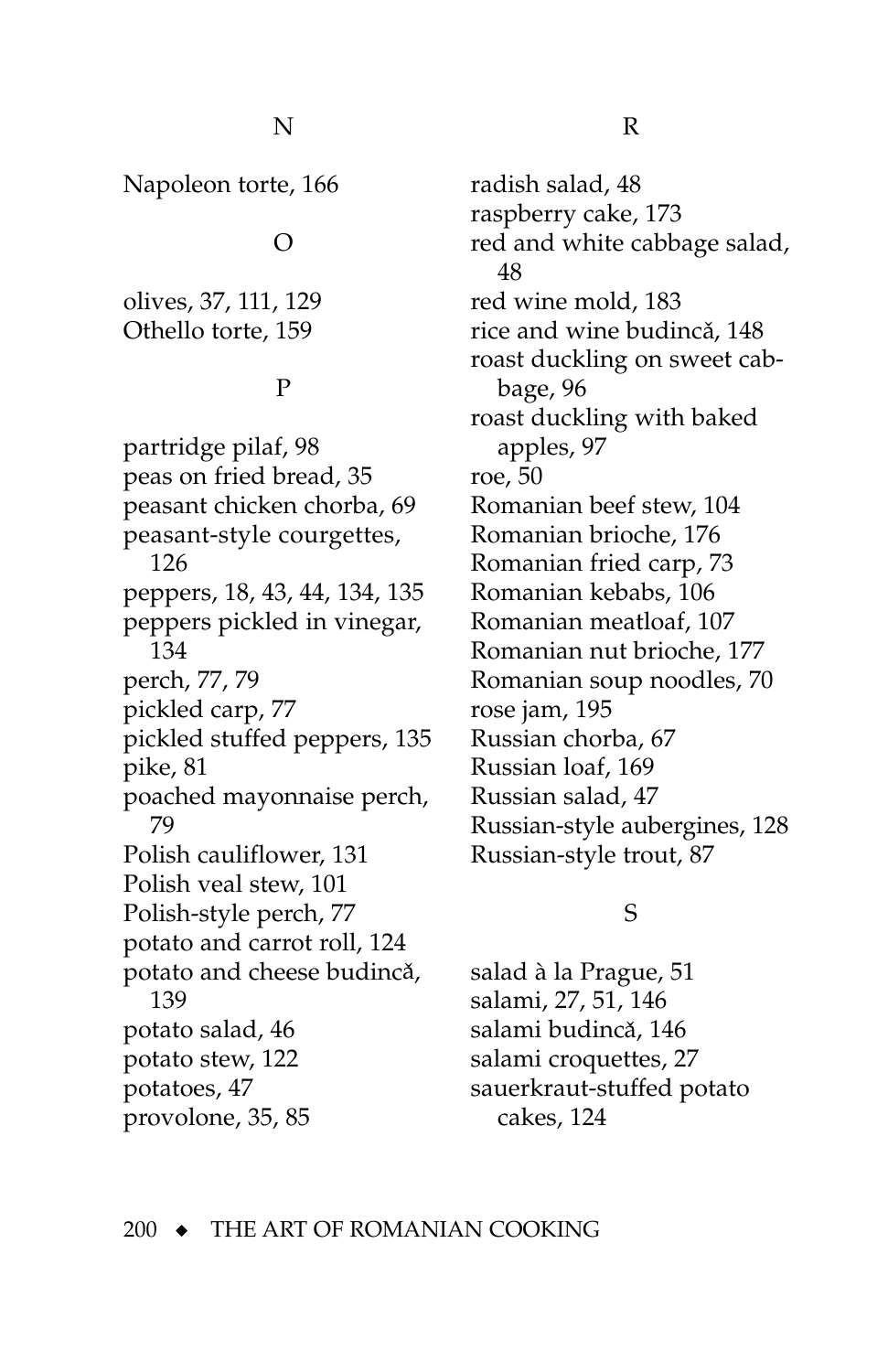<span id="page-4-0"></span>savory fried cheese patties, 34 semolina budincă, 149 semolina croqu[ettes](#page-11-0), 131 sesame cookies, 189 skate in red wine, [80](#page-9-0) small pickles, 136 soufflé, 168 sour cream budincă, [146](#page-9-0) sour cream soufflé, 168 spinach [panc](#page-9-0)ake budincă, [140](#page-3-0) squares, 187 st[uffe](#page-10-0)d baked grape leaves, 26 stuffed baked pike, [81](#page-10-0) stuffed peppers, 102 stuffed red peppers, 129 stuffed white cabbage, 103 sturgeon, 85, 86 summer-fruit charlotte, 168 ˆ sweet cheese budincă, 152 sweet cornmeal budincă, 150

## T

tartar sauce, [27](#page-11-0) Timishoara-style spread, 38 toast with Roquefort butter or black butter, 37 tomato so[up](#page-2-0), [57](#page-3-0) tomatoes, 18, 19, 57, 87 tongue salad, 52 tongue with olives, 111

to[rte, 1](#page-11-0)57, [158](#page-5-0), [160,](#page-7-0) [161,](#page-8-0) [163](#page-10-0), 164, 165 traditional borscht, [63](#page-10-0) traditional tea biscuits, [187](#page-9-0) trout, 87

#### U

Ukranian borscht, 65 ˆ urdă*,* 38

#### V

vanilla n[ut](#page-9-0) [rolls](#page-10-0), [185](#page-11-0) veal, 6[5, 99](#page-6-0), 100, 101, 102, 103, 143 vegetable and apple s[alad](#page-3-0), [49](#page-9-0) vegetable ratatouille, 117 vegetable [so](#page-2-0)up with sour cream, 55 vegetab[le-s](#page-8-0)tuffed bread cups, 24

#### W

walnut and marmalade cake, 173 walnut budincă, [147](#page-10-0) whey chees[e wi](#page-10-0)th dill, 38 wine sauce, 147

## Z

zucchini, [46](#page-6-0)

INDEX ◆ 201